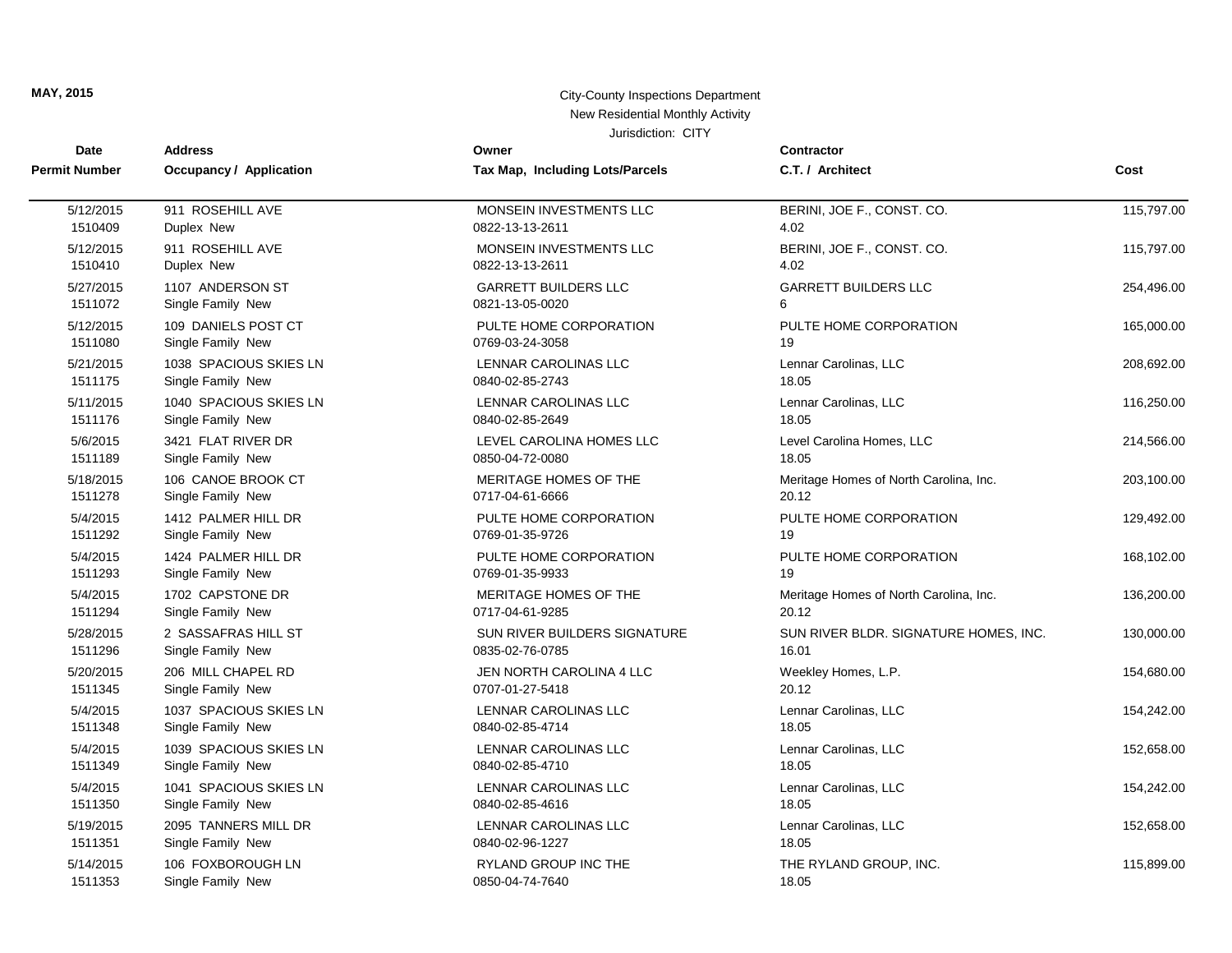#### **MAY, 2015** City-County Inspections Department New Residential Monthly Activity Jurisdiction: CITY

| Date          | <b>Address</b>                 | Owner                           | Contractor                             |            |
|---------------|--------------------------------|---------------------------------|----------------------------------------|------------|
| Permit Number | <b>Occupancy / Application</b> | Tax Map, Including Lots/Parcels | C.T. / Architect                       | Cost       |
| 5/5/2015      | 216 CRISP RD                   | MERITAGE HOMES OF THE           | Meritage Homes of North Carolina, Inc. | 157,740.00 |
| 1511364       | Single Family New              | 0717-04-71-4528                 | 20.12                                  |            |
| 5/28/2015     | 1116 SOUTH ST                  | JUBILEE PROPERTY MANAGEMENT     | Durham Building Company, LLC           | 106,392.00 |
| 1511368       | Single Family New              | 0821-16-72-5670                 | 12.01                                  |            |
| 5/18/2015     | 304 VILLA DR                   | <b>OLD TRAIL LLC</b>            | Durham Building Company, LLC           | 272,381.00 |
| 1511369       | Single Family New              | 0846-03-03-2252                 | 21                                     |            |
| 5/21/2015     | 104 MESQUITE DR                | MREC LEVEL BRIGHTLEAF SPRING    | Level Carolina Homes, LLC              | 290,400.00 |
| 1511378       | Single Family New              | 0850-04-61-3402                 | 18.05                                  |            |
| 5/6/2015      | 318 KINNAKEET DR               | ELD CARDINAL OAKS LLC           | Level Carolina Homes, LLC              | 233,970.00 |
| 1511379       | Single Family New              | 0852-01-45-4367                 | 18.04                                  |            |
| 5/6/2015      | 404 KINNAKEET DR               | ELD CARDINAL OAKS LLC           | Level Carolina Homes, LLC              | 198,924.00 |
| 1511380       | Single Family New              | 0852-01-45-5201                 | 18.04                                  |            |
| 5/11/2015     | 50 HOLLY BERRY LN              | RUSTICA OAKS DEVELOPMENT LLC    | Ryan Builders-North Carolina, LLC, Dan | 73,844.00  |
| 1511382       | <b>Townhouse New</b>           | 0830-04-50-1314                 | 20.14                                  |            |
| 5/11/2015     | 52 HOLLY BERRY LN              | RUSTICA OAKS DEVELOPMENT LLC    | Ryan Builders-North Carolina, LLC, Dan | 64,370.00  |
| 1511383       | Townhouse New                  | 0830-04-50-1311                 | 20.14                                  |            |
| 5/11/2015     | 54 HOLLY BERRY LN              | RUSTICA OAKS DEVELOPMENT LLC    | Ryan Builders-North Carolina, LLC, Dan | 64,370.00  |
| 1511384       | <b>Townhouse New</b>           | 0830-04-50-1209                 | 20.14                                  |            |
| 5/11/2015     | 56 HOLLY BERRY LN              | RUSTICA OAKS DEVELOPMENT LLC    | Ryan Builders-North Carolina, LLC, Dan | 73,844.00  |
| 1511385       | Townhouse New                  | 0830-04-50-0297                 | 20.14                                  |            |
| 5/5/2015      | 212 SHADOW HAWK DR             | STANDARD PACIFIC OF THE         | STANDARD PACIFIC OF THE CAROLINAS, LLC | 145,000.00 |
| 1511387       | Single Family New              | 0729-03-04-2101                 | 20.11                                  |            |
| 5/5/2015      | 2 SAGEWOOD PL                  | LIN SHU S                       | DAVES, SCOTT, CONST CO, INC            | 32,000.00  |
| 1511402       | Single Family New              | 0813-02-58-6688                 | 17.07                                  |            |
| 5/11/2015     | 208 KING LEAR LN               | AF-FOUR SEASONS LLC             | True Homes, LLC                        | 237,468.00 |
| 1511404       | Single Family New              | 0747-02-99-6164                 | 20.14                                  |            |
| 5/11/2015     | 2645 BLOOMSBURY MANOR DR       | PULTE HOME CORPORATION          | PULTE HOME CORPORATION                 | 187,704.00 |
| 1511411       | Single Family New              | 0769-03-23-2656                 | 19                                     |            |
| 5/11/2015     | 107 CHAMBERS FIELD LN          | PULTE HOME CORPORATION          | PULTE HOME CORPORATION                 | 145,000.00 |
| 1511412       | Single Family New              | 0769-03-24-5352                 | 19                                     |            |
| 5/11/2015     | 1810 HORNE CREEK DR            | PULTE HOME CORPORATION          | PULTE HOME CORPORATION                 | 177,738.00 |
| 1511413       | Single Family New              | 0769-01-46-1350                 | 19                                     |            |
| 5/11/2015     | 122 COMPTONFIELD DR            | PULTE HOME CORPORATION          | PULTE HOME CORPORATION                 | 125,000.00 |
| 1511418       | <b>Townhouse New</b>           | 0769-03-41-6279                 | 19                                     |            |
| 5/11/2015     | 116 COMPTONFIELD DR            | PULTE HOME CORPORATION          | PULTE HOME CORPORATION                 | 125,000.00 |
| 1511419       | Townhouse New                  | 0769-03-41-6249                 | 19                                     |            |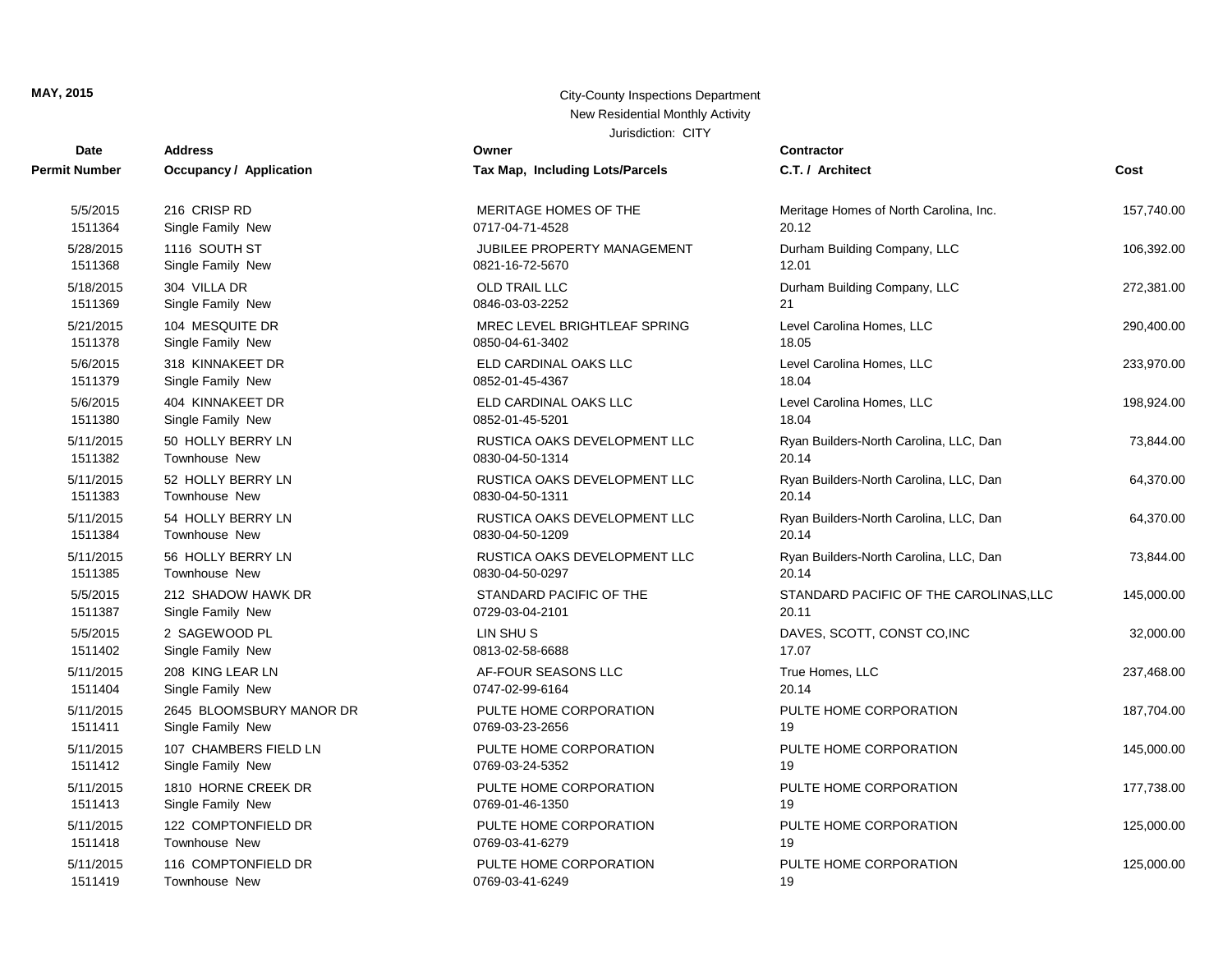| <b>Date</b>   | <b>Address</b>                 | Owner                           | Contractor                               |            |
|---------------|--------------------------------|---------------------------------|------------------------------------------|------------|
| Permit Number | <b>Occupancy / Application</b> | Tax Map, Including Lots/Parcels | C.T. / Architect                         | Cost       |
| 5/11/2015     | 118 COMPTONFIELD DR            | PULTE HOME CORPORATION          | PULTE HOME CORPORATION                   | 125,000.00 |
| 1511420       | Townhouse New                  | 0769-03-41-6229                 | 19                                       |            |
| 5/11/2015     | 120 COMPTONFIELD DR            | PULTE HOME CORPORATION          | PULTE HOME CORPORATION                   | 125,000.00 |
| 1511421       | <b>Townhouse New</b>           | 0769-03-41-6209                 | 19                                       |            |
| 5/11/2015     | 122 COMPTONFIELD DR            | PULTE HOME CORPORATION          | PULTE HOME CORPORATION                   | 125,000.00 |
| 1511422       | <b>Townhouse New</b>           | 0769-03-41-5289                 | 19                                       |            |
| 5/14/2015     | 307 BRIER CROSSINGS LOOP       | PULTE HOME CORPORATION          | PULTE HOME CORPORATION                   | 130,000.00 |
| 1511423       | <b>Townhouse New</b>           | 0769-03-40-8891                 | 19                                       |            |
| 5/14/2015     | 309 BRIER CROSSINGS LOOP       | PULTE HOME CORPORATION          | PULTE HOME CORPORATION                   | 130,000.00 |
| 1511424       | <b>Townhouse New</b>           | 0769-03-40-8799                 | 19                                       |            |
| 5/14/2015     | 311 BRIER CROSSINGS LOOP       | PULTE HOME CORPORATION          | PULTE HOME CORPORATION                   | 130,000.00 |
| 1511425       | <b>Townhouse New</b>           | 0769-03-40-8786                 | 19                                       |            |
| 5/14/2015     | 313 BRIER CROSSINGS LOOP       | PULTE HOME CORPORATION          | PULTE HOME CORPORATION                   | 130,000.00 |
| 1511426       | <b>Townhouse New</b>           | 0769-03-40-8783                 | 19                                       |            |
| 5/14/2015     | 315 BRIER CROSSINGS LOOP       | PULTE HOME CORPORATION          | PULTE HOME CORPORATION                   | 130,000.00 |
| 1511427       | <b>Townhouse New</b>           | 0769-03-40-8770                 | 19                                       |            |
| 5/14/2015     | 317 BRIER CROSSINGS LOOP       | PULTE HOME CORPORATION          | PULTE HOME CORPORATION                   | 130,000.00 |
| 1511428       | <b>Townhouse New</b>           | 0769-03-40-8677                 | 19                                       |            |
| 5/21/2015     | 1042 SPACIOUS SKIES LN         | LENNAR CAROLINAS LLC            | Lennar Carolinas, LLC                    | 148,556.00 |
| 1511429       | Single Family New              | 0840-02-85-2635                 | 18.05                                    |            |
| 5/21/2015     | 1043 SPACIOUS SKIES LN         | LENNAR CAROLINAS LLC            | Lennar Carolinas, LLC                    | 148,566.00 |
| 1511430       | Single Family New              | 0840-02-85-4603                 | 18.05                                    |            |
| 5/21/2015     | 1047 SPACIOUS SKIES LN         | LENNAR CAROLINAS LLC            | Lennar Carolinas, LLC                    | 150,228.00 |
| 1511431       | Single Family New              | 0840-02-85-4509                 | 18.05                                    |            |
| 5/21/2015     | 1051 SPACIOUS SKIES LN         | LENNAR CAROLINAS LLC            | Lennar Carolinas, LLC                    | 150,228.00 |
| 1511432       | Single Family New              | 0840-02-85-4502                 | 18.05                                    |            |
| 5/12/2015     | 828 POPLAR ST                  | <b>RYLAND GROUP INC THE</b>     | THE RYLAND GROUP, INC.                   | 124,344.00 |
| 1511445       | Single Family New              | 0850-04-84-4910                 | 18.05                                    |            |
| 5/18/2015     | 101 BRENNAN CT                 | RUSTICA NC LLC                  | Chesapeake Homes of North Carolina, Inc. | 176,484.00 |
| 1511446       | Single Family New              | 0830-04-50-3940                 | 20.14                                    |            |
| 5/12/2015     | 1931 RUSTICA DR                | MUNGO HOMES OF NORTH CAROLINA   | Mungo Homes of North Carolina, Inc.      | 137,808.00 |
| 1511461       | Single Family New              | 0739-02-59-8772                 | 002014                                   |            |
| 5/12/2015     | 3001 WADE RD                   | <b>SEAMAN DANIELLE MARIE</b>    | Carolina Custom Homes of Burlington      | 218,064.00 |
| 1511465       | Single Family New              | 0811-18-40-7459                 | 20.17                                    |            |
| 5/18/2015     | 45 HOLLY BERRY LN              | RUSTICA OAKS DEVELOPMENT LLC    | Ryan Builders-North Carolina, LLC, Dan   | 73,852.00  |
| 1511471       | <b>Townhouse New</b>           | 0830-04-50-2356                 | 20.14                                    |            |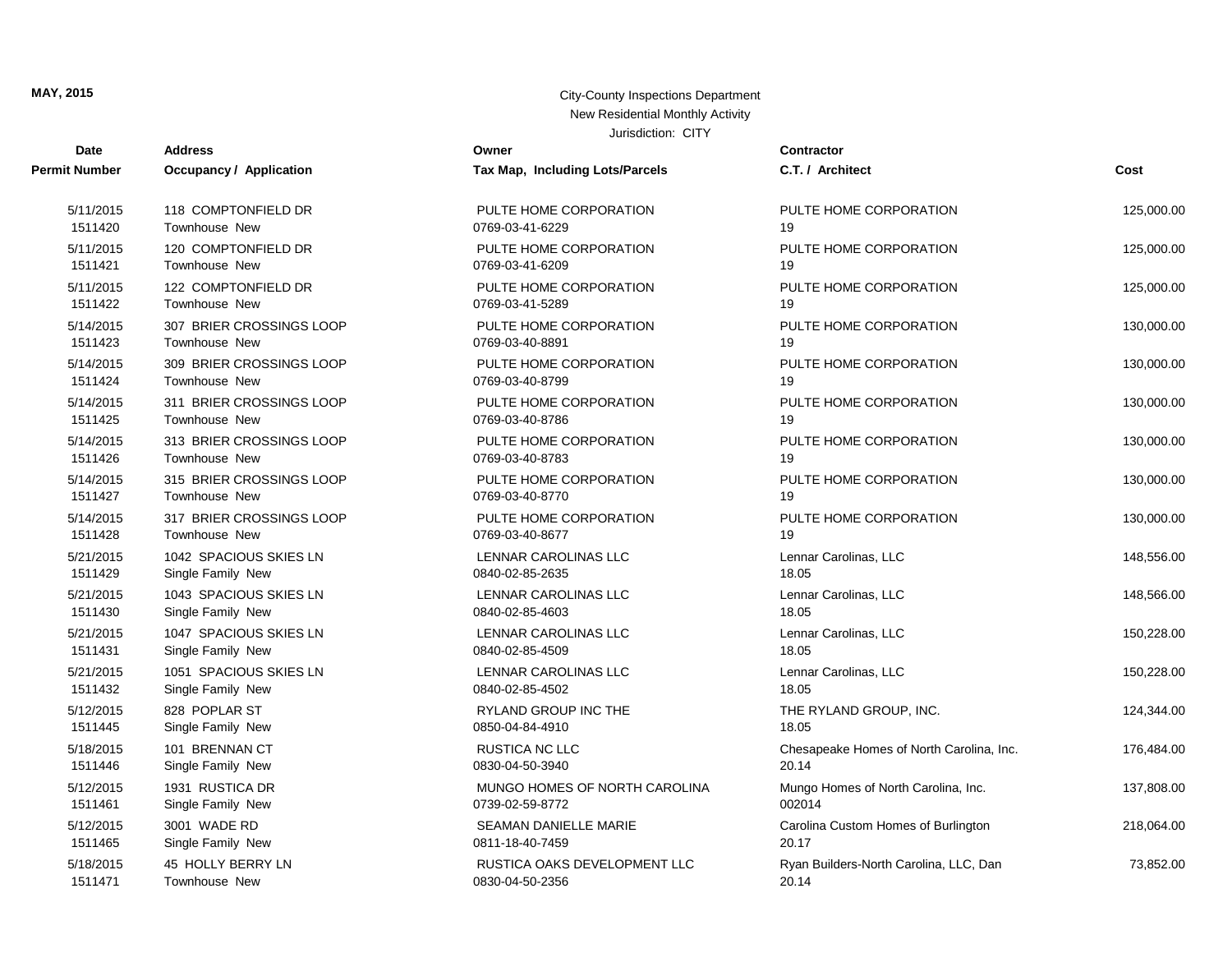| <b>Date</b>          | <b>Address</b>                 | Owner                           | <b>Contractor</b>                      |            |
|----------------------|--------------------------------|---------------------------------|----------------------------------------|------------|
| <b>Permit Number</b> | <b>Occupancy / Application</b> | Tax Map, Including Lots/Parcels | C.T. / Architect                       | Cost       |
| 5/18/2015            | 47 HOLLY BERRY LN              | RUSTICA OAKS DEVELOPMENT LLC    | Ryan Builders-North Carolina, LLC, Dan | 64,378.00  |
| 1511472              | <b>Townhouse New</b>           | 0830-04-50-2353                 | 20.14                                  |            |
| 5/18/2015            | 49 HOLLY BERRY LN              | RUSTICA OAKS DEVELOPMENT LLC    | Ryan Builders-North Carolina, LLC, Dan | 64,378.00  |
| 1511473              | <b>Townhouse New</b>           | 0830-04-50-2341                 | 20.14                                  |            |
| 5/18/2015            | 51 HOLLY BERRY LN              | RUSTICA OAKS DEVELOPMENT LLC    | Ryan Builders-North Carolina, LLC, Dan | 73,852.00  |
| 1511474              | Townhouse New                  | 0830-04-50-2239                 | 20.14                                  |            |
| 5/14/2015            | 55 HOLLY BERRY LN              | RUSTICA OAKS DEVELOPMENT LLC    | Ryan Builders-North Carolina, LLC, Dan | 79,715.00  |
| 1511475              | <b>Townhouse New</b>           | 0830-04-50-2236                 | 20.14                                  |            |
| 5/14/2015            | 57 HOLLY BERRY LN              | RUSTICA OAKS DEVELOPMENT LLC    | Ryan Builders-North Carolina, LLC, Dan | 69,287.00  |
| 1511476              | <b>Townhouse New</b>           | 0830-04-50-2223                 | 20.14                                  |            |
| 5/14/2015            | 59 HOLLY BERRY LN              | RUSTICA OAKS DEVELOPMENT LLC    | Ryan Builders-North Carolina, LLC, Dan | 69,287.00  |
| 1511477              | <b>Townhouse New</b>           | 0830-04-50-2221                 | 20.14                                  |            |
| 5/14/2015            | 61 HOLLY BERRY LN              | RUSTICA OAKS DEVELOPMENT LLC    | Ryan Builders-North Carolina, LLC, Dan | 79,715.00  |
| 1511478              | <b>Townhouse New</b>           | 0830-04-50-2119                 | 20.14                                  |            |
| 5/14/2015            | 115 HOLLY BERRY LN             | RUSTICA OAKS DEVELOPMENT LLC    | Ryan Builders-North Carolina, LLC, Dan | 79,715.00  |
| 1511479              | Townhouse New                  | 0830-04-50-1075                 | 20.14                                  |            |
| 5/14/2015            | 117 HOLLY BERRY LN             | RUSTICA OAKS DEVELOPMENT LLC    | Ryan Builders-North Carolina, LLC, Dan | 69,287.00  |
| 1511480              | Townhouse New                  | 0830-04-50-1072                 | 20.14                                  |            |
| 5/12/2015            | 220 CRISP RD                   | MERITAGE HOMES OF THE           | Meritage Homes of North Carolina, Inc. | 215,358.00 |
| 1511484              | Single Family New              | 0717-04-71-5607                 | 20.12                                  |            |
| 5/19/2015            | 622 SWIFT CREEK XING           | <b>TOLL NC LP</b>               | TOLL BROTHERS OF NC II, INC.           | 315,876.00 |
| 1511485              | Single Family New              | 0717-02-75-4930                 | 20.12                                  |            |
| 5/19/2015            | 400 EXCALIBUR DR               | TRUE HOMES LLC                  | True Homes, LLC                        | 243,078.00 |
| 1511486              | Single Family New              | 0757-01-09-3481                 | 20.14                                  |            |
| 5/15/2015            | 103 CHAMBERS FIELD LN          | PULTE HOME CORPORATION          | PULTE HOME CORPORATION                 | 145,000.00 |
| 1511511              | Single Family New              | 0769-03-24-4440                 | 19                                     |            |
| 5/15/2015            | 1117 BELVINS TRACE DR          | PULTE HOME CORPORATION          | PULTE HOME CORPORATION                 | 218,790.00 |
| 1511512              | Single Family New              | 0769-01-45-4144                 | 19                                     |            |
| 5/15/2015            | 1119 BELVINS TRACE DR          | PULTE HOME CORPORATION          | PULTE HOME CORPORATION                 | 155,000.00 |
| 1511513              | Single Family New              | 0769-01-45-4193                 | 19                                     |            |
| 5/15/2015            | 1121 BELVINS TRACE DR          | PULTE HOME CORPORATION          | PULTE HOME CORPORATION                 | 176,220.00 |
| 1511514              | Single Family New              | 0769-01-45-5141                 | 19                                     |            |
| 5/18/2015            | 116 PLANO DR                   | MREC BRIGHTLEAF LLC             | THE DREES HOMES COMPANY                | 243,606.00 |
| 1511527              | Single Family New              | 0850-03-22-6701                 | 18.05                                  |            |
| 5/18/2015            | 111 CHAMBERS FIELD CT          | PULTE HOME CORPORATION          | PULTE HOME CORPORATION                 | 135,000.00 |
| 1511528              | Single Family New              | 0769-01-36-6152                 | 19                                     |            |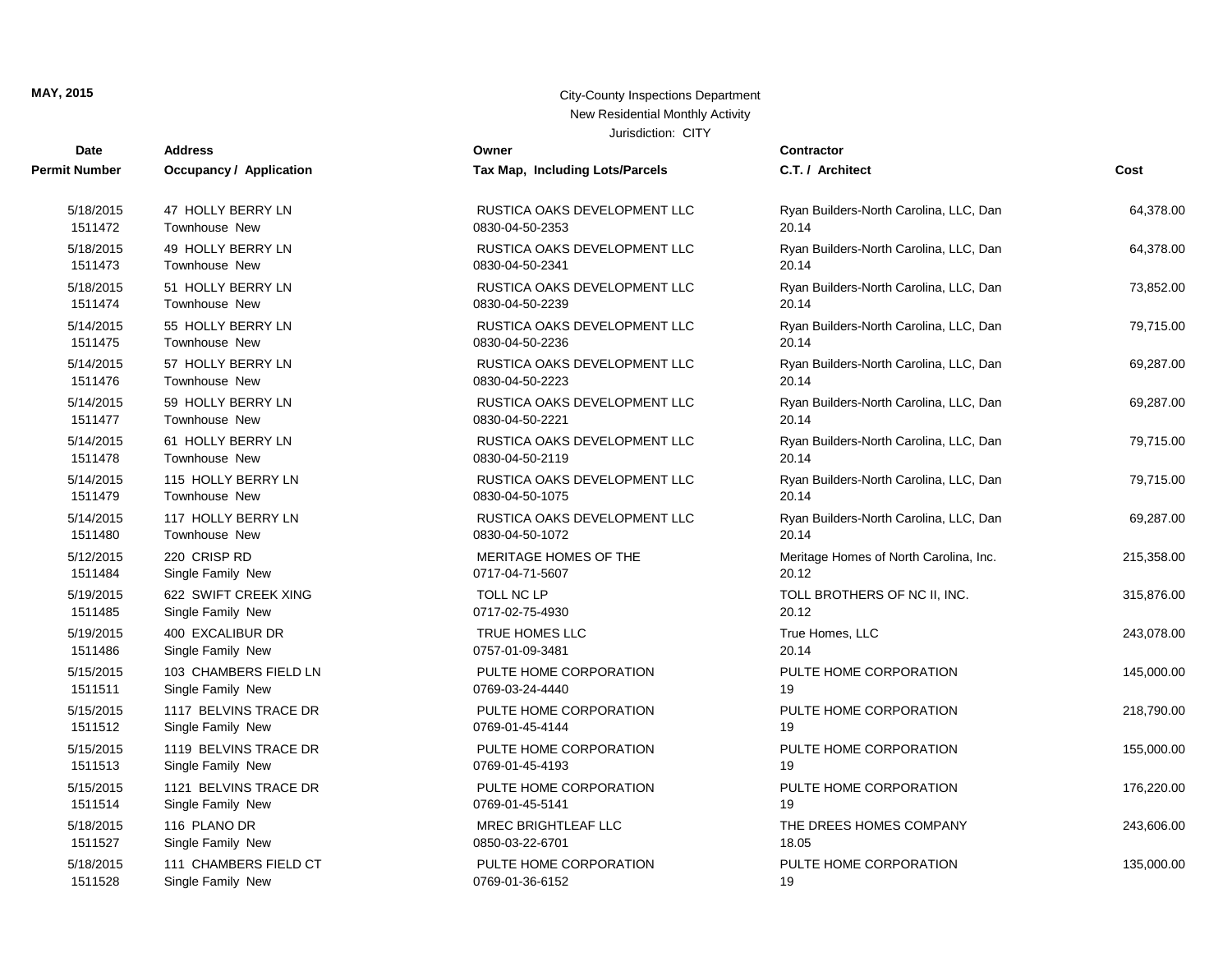| Date                 | <b>Address</b>                             | Owner                                     | Contractor                             |            |
|----------------------|--------------------------------------------|-------------------------------------------|----------------------------------------|------------|
| Permit Number        | <b>Occupancy / Application</b>             | Tax Map, Including Lots/Parcels           | C.T. / Architect                       | Cost       |
| 5/18/2015            | 222 CRISP RD                               | MERITAGE HOMES OF THE                     | Meritage Homes of North Carolina, Inc. | 162,558.00 |
| 1511533              | Single Family New                          | 0717-04-71-5732                           | 20.12                                  |            |
| 5/24/2015            | 5404 JESSIP ST                             | LENNAR CAROLINAS LLC                      | Lennar Carolinas, LLC                  | 123,000.00 |
| 1511545              | Townhouse New                              | 0747-02-88-7223                           | 20.14                                  |            |
| 5/24/2015            | 5406 JESSIP ST                             | LENNAR CAROLINAS LLC                      | Lennar Carolinas, LLC                  | 119,700.00 |
| 1511546              | <b>Townhouse New</b>                       | 0747-02-88-6295                           | 20.14                                  |            |
| 5/24/2015            | 5408 JESSIP ST                             | LENNAR CAROLINAS LLC                      | Lennar Carolinas, LLC                  | 119,200.00 |
| 1511547              | <b>Townhouse New</b>                       | 0747-02-88-6276                           | 20.14                                  |            |
| 5/24/2015            | 5410 JESSIP ST                             | LENNAR CAROLINAS LLC                      | Lennar Carolinas, LLC                  | 123,000.00 |
| 1511548              | <b>Townhouse New</b>                       | 0747-02-88-6258                           | 20.14                                  |            |
| 5/18/2015            | 1046 SPACIOUS SKIES LN                     | LENNAR CAROLINAS LLC                      | Lennar Carolinas, LLC                  | 152,790.00 |
| 1511561              | Single Family New                          | 0840-02-85-2632                           | 18.05                                  |            |
| 5/18/2015            | 3139 DIXON RD                              | <b>MOORE THADYUS D</b>                    | CIMARRON CAPITAL, INC.                 | 174,372.00 |
| 1511566              | Single Family New                          | 0810-16-75-7091                           | 20.07                                  |            |
| 5/22/2015            | 110 MESQUITE DR                            | MREC LEVEL BRIGHTLEAF SPRING              | Level Carolina Homes, LLC              | 230,208.00 |
| 1511573              | Single Family New                          | 0850-04-61-4299                           | 18.05                                  |            |
| 5/19/2015            | 408 KINNAKEET DR                           | ELD CARDINAL OAKS LLC                     | Level Carolina Homes, LLC              | 173,514.00 |
| 1511575              | Single Family New                          | 0852-01-45-5125                           | 18.04                                  |            |
| 5/19/2015            | 305 EXCALIBUR DR                           | TRUE HOMES LLC                            | True Homes, LLC                        | 117,800.00 |
| 1511576              | Single Family New                          | 0757-01-09-1543                           | 20.14                                  |            |
| 5/28/2015            | 1029 BRANWELL DR                           | ALFC-PAGE ROAD LLC                        | AVH CAROLINAS, LLC.                    | 159,000.00 |
| 1511578              | Single Family New                          | 0758-03-12-4286                           | 20.14                                  |            |
| 5/28/2015            | 1031 BRANWELL DR                           | ALFC-PAGE ROAD LLC                        | AVH CAROLINAS, LLC.                    | 180,000.00 |
| 1511579              | Single Family New                          | 0758-03-12-5330                           | 20.14                                  |            |
| 5/18/2015            | 104 HENRY MILL PL                          | PULTE HOME CORPORATION                    | PULTE HOME CORPORATION                 | 213,444.00 |
| 1511580              | Single Family New                          | 0769-03-24-5467                           | 19                                     |            |
| 5/18/2015            | 1806 HORNE CREEK DR                        | PULTE HOME CORPORATION                    | PULTE HOME CORPORATION                 | 150,000.00 |
| 1511581              | Single Family New                          | 0769-01-46-2236                           | 19                                     |            |
| 5/18/2015<br>1511582 | 115 ROSEDALE CREEK DR<br>Single Family New | PULTE HOME CORPORATION<br>0769-03-32-9267 | PULTE HOME CORPORATION                 | 135,000.00 |
| 5/18/2015            | 117 ROSEDALE CREEK DR                      | PULTE HOME CORPORATION                    | PULTE HOME CORPORATION                 | 145,662.00 |
| 1511583              | Single Family New                          | 0769-03-32-9227                           | 19                                     |            |
| 5/18/2015            | 121 ROSEDALE CREEK DR                      | PULTE HOME CORPORATION                    | PULTE HOME CORPORATION                 | 144,474.00 |
| 1511584              | Single Family New                          | 0769-03-32-8287                           | 19                                     |            |
| 5/19/2015            | 123 ROSEDALE CREEK DR                      | PULTE HOME CORPORATION                    | PULTE HOME CORPORATION                 | 135,000.00 |
| 1511585              | Single Family New                          | 0769-03-32-8247                           | 19                                     |            |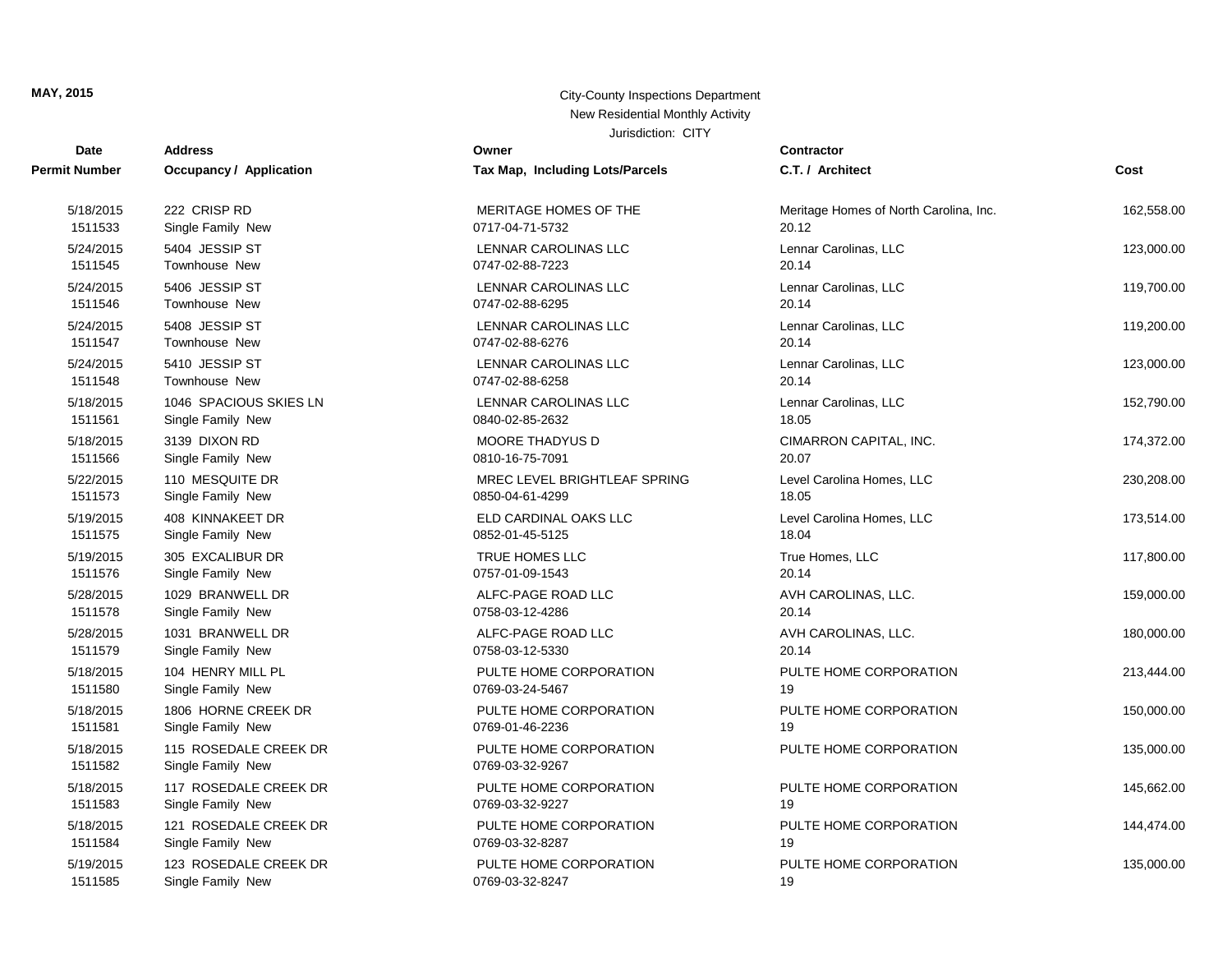| Date                 | <b>Address</b>                           | Owner                                      | <b>Contractor</b>                      |            |
|----------------------|------------------------------------------|--------------------------------------------|----------------------------------------|------------|
| Permit Number        | Occupancy / Application                  | Tax Map, Including Lots/Parcels            | C.T. / Architect                       | Cost       |
| 5/24/2015            | 520 BRIER CROSSINGS LOOP                 | PULTE HOME CORPORATION                     | PULTE HOME CORPORATION                 | 130,000.00 |
| 1511586              | <b>Townhouse New</b>                     | 0769-03-40-4218                            | 19                                     |            |
| 5/24/2015            | 522 BRIER CROSSINGS LOOP                 | PULTE HOME CORPORATION                     | PULTE HOME CORPORATION                 | 130,000.00 |
| 1511587              | <b>Townhouse New</b>                     | 0769-03-40-3288                            | 19                                     |            |
| 5/24/2015            | 524 BRIER CROSSINGS LOOP                 | PULTE HOME CORPORATION                     | PULTE HOME CORPORATION                 | 130,000.00 |
| 1511588              | <b>Townhouse New</b>                     | 0769-03-40-3268                            | 19                                     |            |
| 5/24/2015            | 526 BRIER CROSSINGS LOOP                 | PULTE HOME CORPORATION                     | PULTE HOME CORPORATION                 | 26,500.00  |
| 1511589              | <b>Townhouse New</b>                     | 0769-03-40-3238                            | 19                                     |            |
| 5/24/2015            | 528 BRIER CROSSINGS LOOP                 | PULTE HOME CORPORATION                     | PULTE HOME CORPORATION                 | 130,000.00 |
| 1511590              | Townhouse New                            | 0769-03-40-3208                            | 19                                     |            |
| 5/18/2015            | 126 COMPTONFIELD DR                      | PULTE HOME CORPORATION                     | PULTE HOME CORPORATION                 | 140,000.00 |
| 1511591              | <b>Townhouse New</b>                     | 0769-03-41-5259                            | 19                                     |            |
| 5/18/2015            | 128 COMPTONFIELD DR                      | PULTE HOME CORPORATION                     | PULTE HOME CORPORATION                 | 135,000.00 |
| 1511592              | Townhouse New                            | 0769-03-41-5320                            | 19                                     |            |
| 5/19/2015            | 130 COMPTONFIELD DR                      | PULTE HOME CORPORATION                     | PULTE HOME CORPORATION                 | 140,000.00 |
| 1511593              | <b>Townhouse New</b>                     | 0769-03-41-5300                            | 19                                     |            |
| 5/19/2015            | 132 COMPTONFIELD DR                      | PULTE HOME CORPORATION                     | PULTE HOME CORPORATION                 | 135,000.00 |
| 1511594              | Townhouse New                            | 0769-03-41-4380                            | 19                                     |            |
| 5/19/2015            | 134 COMPTONFIELD DR                      | PULTE HOME CORPORATION                     | PULTE HOME CORPORATION                 | 140,000.00 |
| 1511595              | <b>Townhouse New</b>                     | 0769-03-41-4360                            | 19                                     |            |
| 5/19/2015            | 214 SHADOW HAWK DR                       | STANDARD PACIFIC OF THE                    | STANDARD PACIFIC OF THE CAROLINAS, LLC | 193,512.00 |
| 1511597              | Single Family New                        | 0729-03-04-1077                            | 20.11                                  |            |
| 5/19/2015<br>1511598 | 312 KINNEY GLENN CT<br>Single Family New | STANDARD PACIFIC OF THE<br>0719-04-94-7767 | STANDARD PACIFIC OF THE CAROLINAS, LLC | 231,398.00 |
| 5/19/2015            | 220 MORNINGSIDE DR                       | STANDARD PACIFIC OF THE                    | STANDARD PACIFIC OF THE CAROLINAS, LLC | 320,826.00 |
| 1511599              | Single Family New                        | 0719-03-94-9365                            | 20.11                                  |            |
| 5/22/2015            | 3416 FLAT RIVER DR                       | LEVEL CAROLINA HOMES LLC                   | Level Carolina Homes, LLC              | 180,510.00 |
| 1511603              | Single Family New                        | 0850-04-61-9864                            | 18.05                                  |            |
| 5/21/2015            | 111 MESQUITE DR                          | LEVEL CAROLINA HOMES LLC                   | Raleigh Reconstruction, Inc.           | 262,086.00 |
| 1511604              | Single Family New                        | 0850-04-61-5498                            | 18.05                                  |            |
| 5/19/2015            | 3420 FLAT RIVER DR                       | MREC LEVEL BRIGHTLEAF SPRING               | Level Carolina Homes, LLC              | 198,330.00 |
| 1511610              | Single Family New                        | 0850-04-71-0863                            | 18.05                                  |            |
| 5/21/2015            | 8018 ROSEMONT PKWY                       | <b>MKG LLC</b>                             | <b>GARMAN HOMES, LLC</b>               | 213,576.00 |
| 1511637              | Single Family New                        | 0727-03-14-5554                            | 20.12                                  |            |
| 5/21/2015            | 604 SWIFT CREEK XING                     | TOLL NC LP                                 | TOLL BROTHERS OF NC II, INC.           | 328,878.00 |
| 1511655              | Single Family New                        | 0717-02-85-1910                            | 20.12                                  |            |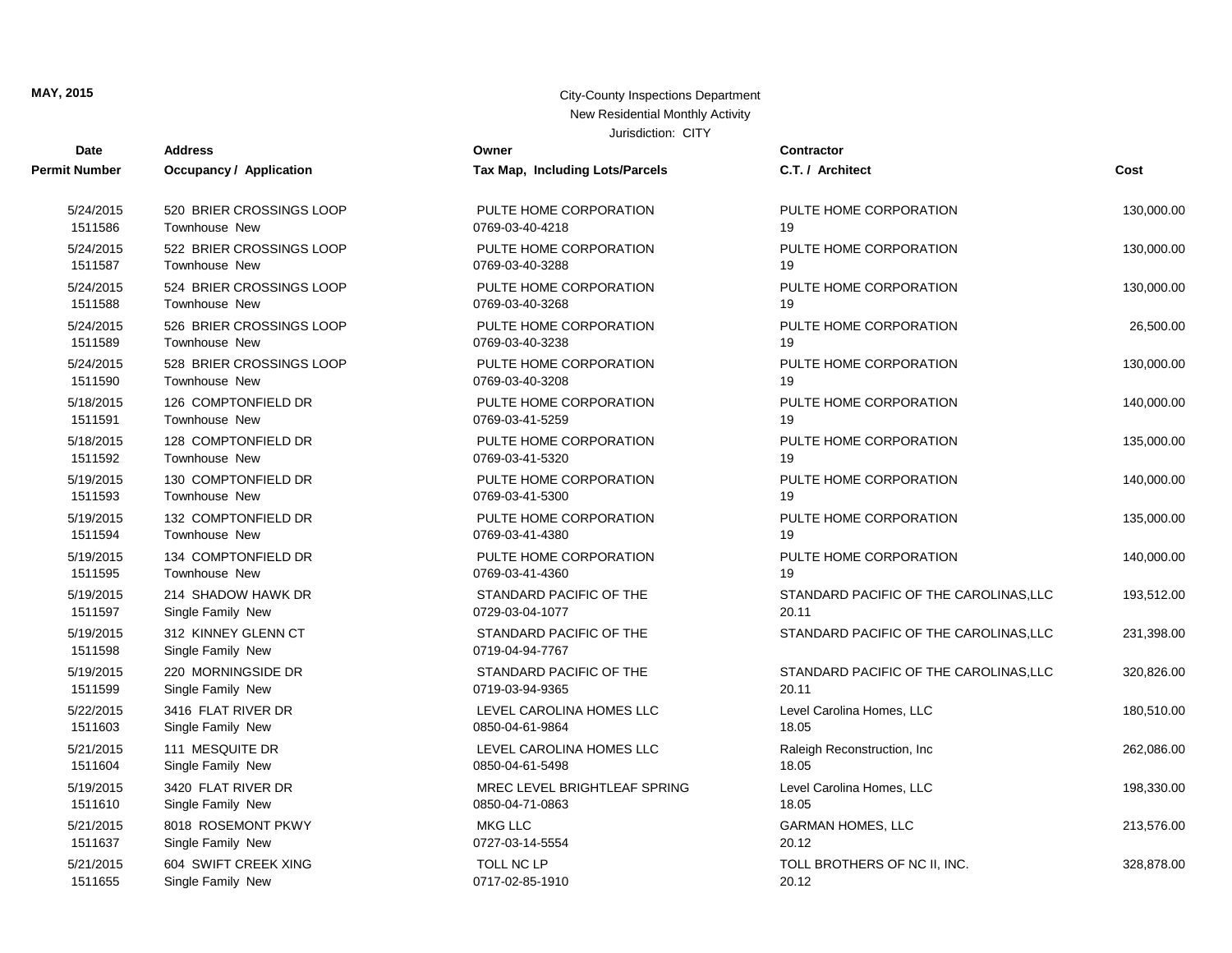| <b>Date</b>          | <b>Address</b>                          | Owner                                      | <b>Contractor</b>                      |            |
|----------------------|-----------------------------------------|--------------------------------------------|----------------------------------------|------------|
| Permit Number        | Occupancy / Application                 | Tax Map, Including Lots/Parcels            | C.T. / Architect                       | Cost       |
| 5/25/2015            | 216 MORNINGSIDE DR                      | STANDARD PACIFIC OF THE                    | STANDARD PACIFIC OF THE CAROLINAS, LLC | 210,000.00 |
| 1511681              | Single Family New                       | 0729-03-04-0480                            | 20.11                                  |            |
| 5/25/2015<br>1511682 | 218 MORNINGSIDE DR<br>Single Family New | STANDARD PACIFIC OF THE<br>0729-03-04-0328 | STANDARD PACIFIC OF THE CAROLINAS, LLC | 190,000.00 |
| 5/24/2015            | 403 TIMPSON AVE                         | RHEIN INTERESTS OF RALEIGH LLC             | Ryan Builders-North Carolina, LLC, Dan | 69,287.00  |
| 1511685              | <b>Townhouse New</b>                    | 0850-04-50-5320                            | 18.05                                  |            |
| 5/24/2015            | 405 TIMPSON AVE                         | RHEIN INTERESTS OF RALEIGH LLC             | Ryan Builders-North Carolina, LLC, Dan | 69,287.00  |
| 1511686              | Townhouse New                           | 0850-04-50-5208                            | 18.05                                  |            |
| 5/25/2015            | 407 TIMPSON AVE                         | RHEIN INTERESTS OF RALEIGH LLC             | Ryan Builders-North Carolina, LLC, Dan | 69,287.00  |
| 1511687              | <b>Townhouse New</b>                    | 0850-04-50-4287                            | 18.05                                  |            |
| 5/25/2015            | 409 TIMPSON AVE                         | RHEIN INTERESTS OF RALEIGH LLC             | Ryan Builders-North Carolina, LLC, Dan | 69,287.00  |
| 1511688              | <b>Townhouse New</b>                    | 0850-04-50-4276                            | 18.05                                  |            |
| 5/25/2015            | 411 TIMPSON AVE                         | VISTAS TOWNHOMES ASSOCIATION               | Ryan Builders-North Carolina, LLC, Dan | 69,287.00  |
| 1511689              | <b>Townhouse New</b>                    | 0850-04-50-3154                            | 18.05                                  |            |
| 5/25/2015            | 413 TIMPSON AVE                         | <b>MREC BRIGHTLEAF LLC</b>                 | Ryan Builders-North Carolina, LLC, Dan | 69,287.00  |
| 1511690              | Townhouse New                           | 0759-02-59-0697                            | 18.05                                  |            |
| 5/24/2015            | 415 TIMPSON AVE                         | RHEIN INTERESTS OF RALEIGH LLC             | Ryan Builders-North Carolina, LLC, Dan | 69,287.00  |
| 1511691              | <b>Townhouse New</b>                    | 0850-04-50-4222                            | 18.05                                  |            |
| 5/28/2015            | 210 CRISP RD                            | MERITAGE HOMES OF THE                      | Meritage Homes of North Carolina, Inc. | 222,288.00 |
| 1511697              | Single Family New                       | 0717-04-71-3407                            | 20.12                                  |            |
| 5/28/2015            | 1726 CAPSTONE DR                        | COMMUNITY DEVELOPMENT CAPITAL              | Meritage Homes of North Carolina, Inc. | 242,616.00 |
| 1511699              | Single Family New                       | 0717-04-71-5285                            | 20.12                                  |            |
| 5/28/2015            | 221 MAGIC HOLLOW RD                     | COMMUNITY DEVELOPMENT CAPITAL              | Meritage Homes of North Carolina, Inc. | 227,964.00 |
| 1511700              | Single Family New                       | 0717-04-71-7805                            | 20.12                                  |            |
| 5/21/2015            | 920 SCOUT DR                            | <b>CITY OF DURHAM</b>                      | WALLACE, B. DESIGN & CONSTRUCTION      | 92,000.00  |
| 1511701              | Single Family New                       | 0821-16-83-0336                            | 12.01                                  |            |
| 5/18/2015            | 920 SCOUT DR                            | <b>CITY OF DURHAM</b>                      | WALLACE, B. DESIGN & CONSTRUCTION      | 8,800.00   |
| 1511703              | Single Family New                       | 0821-16-83-0336                            | 12.01                                  |            |
| 5/29/2015            | 1006 LAREDO LN                          | MREC LEVEL BRIGHTLEAF SPRING               | Level Carolina Homes, LLC              | 274,098.00 |
| 1511708              | Single Family New                       | 0850-04-62-6222                            | 18.05                                  |            |
| 5/22/2015            | 105 TURKEY OAK DR                       | ELD CARDINAL OAKS LLC                      | Level Carolina Homes, LLC              | 198,924.00 |
| 1511712              | Single Family New                       | 0852-01-45-6446                            | 18.04                                  |            |
| 5/22/2015            | 313 KINNAKEET DR                        | ELD CARDINAL OAKS LLC                      | Level Carolina Homes, LLC              | 153,582.00 |
| 1511713              | Single Family New                       | 0852-01-45-5556                            | 18.04                                  |            |
| 5/22/2015            | 209 CHESTNUT OAK PL                     | ELD CARDINAL OAKS LLC                      | Level Carolina Homes, LLC              | 153,582.00 |
| 1511714              | Single Family New                       | 0852-03-44-8701                            | 18.04                                  |            |